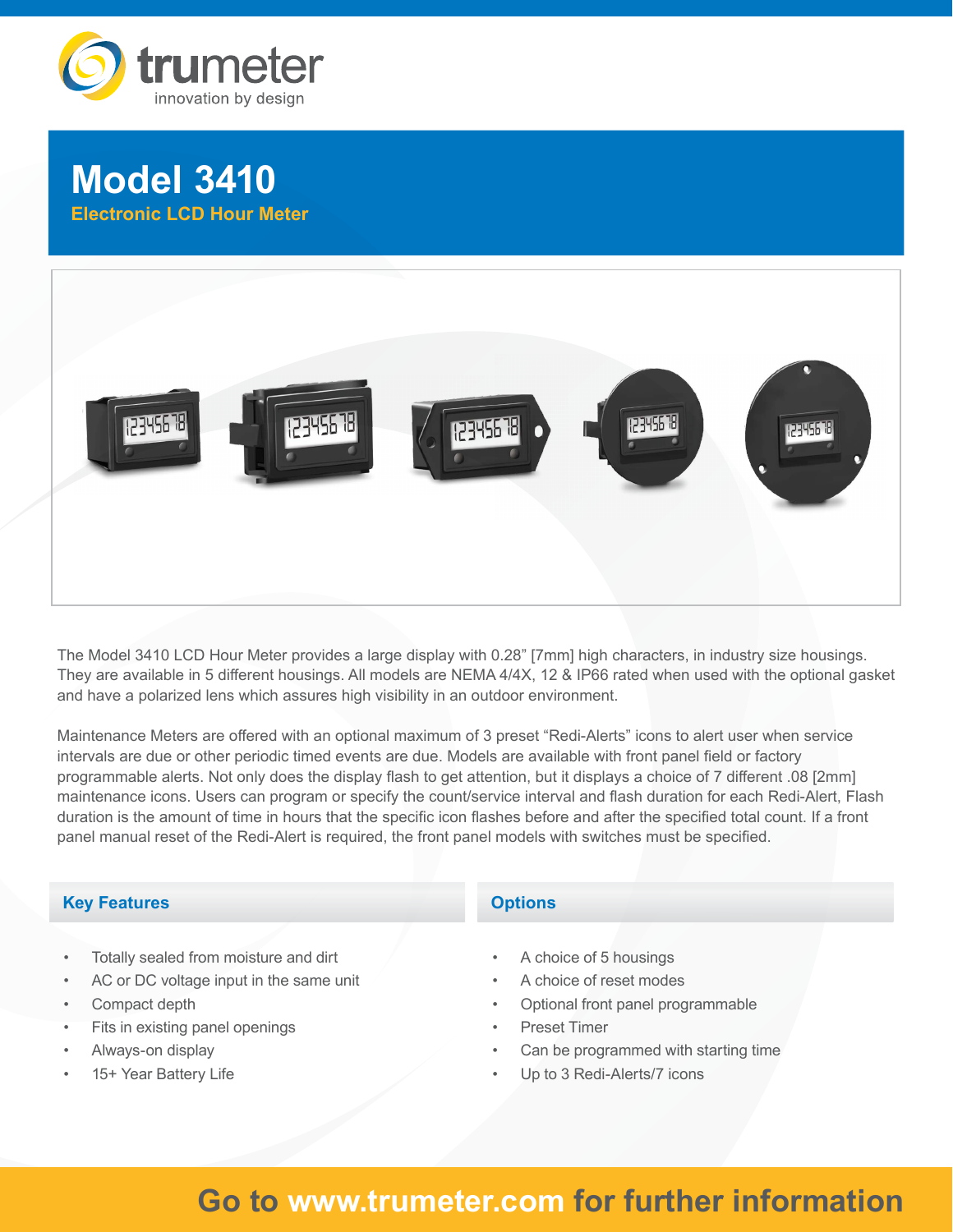

# **Specifications**

| <b>Display</b>                         | LCD with large 0.28" [7mm] high figures black on light<br>background                                                            |                              | <b>Environmental:</b> Temp. (Storage & Operating): $-40^{\circ}$ F to $+185^{\circ}$ F<br>$[-40^{\circ}C \text{ to } +85^{\circ}C]$ |
|----------------------------------------|---------------------------------------------------------------------------------------------------------------------------------|------------------------------|-------------------------------------------------------------------------------------------------------------------------------------|
| <b>Run Indicator</b>                   | Blinking decimal point                                                                                                          |                              | Humidity: 95% RH per SAE J1378                                                                                                      |
| <b>Reset</b>                           | Remote, manual & non-reset (remote reset not avialble on<br>surface mounting housing)                                           |                              | Vibration: 20g @ 10 to 80 Hz per SAE J1378<br>Shock: 44 to 55g's per SAE J1378<br>Dielectric: 1000VAC 50/60 Hz for 1 minute         |
| <b>Hour Meter</b><br><b>Resolution</b> | 0.01 or 0.1 Hour, displayed;<br>1 second, internal                                                                              |                              | Compliance: Compliant to the European WEEE and<br><b>RoHS Directives</b>                                                            |
| Accuracy                               | $\pm$ 0.1% @ room temperature                                                                                                   | <b>Sealing</b>               | <b>Totally sealed</b>                                                                                                               |
|                                        | $\pm$ 0.2% over the specified temperature range                                                                                 | <b>EMC</b>                   | EN61326:1997 with A1:1998 and A2:2001 for industrial                                                                                |
| Records &                              | 9999999.9 - hours & 1/10's or                                                                                                   | Compliance:                  | environments                                                                                                                        |
| <b>Displays</b><br><b>Inputs</b>       | 9999999.9 - hours & 1/100's<br>10-300VDC and 20-300VAC - 50/60Hz <2mA<br>VIH 20VAC or 10VDC minimum<br>VIL 3VAC or 3VDC maximum | <b>Protection</b><br>Against | Alternator load dump: 150V EMI (Electromagnetic<br>Interface): +400V @ 500Hz inductive switching and<br>reverse polarity            |
| Power                                  | Self-powered - battery life 15+ years                                                                                           | <b>Enclosure</b>             | Totally sealed from moisture and dirt. NEMA 4/4X, 12 &<br>IP66 compliant from the front when properly mounted                       |
| <b>Terminations</b>                    | Standard 0.250" [6.4mm] spades or 30cm lead wires                                                                               |                              | using the optional gasket. (Not applicable in the Snap-In<br>Model)                                                                 |
|                                        |                                                                                                                                 | Weight:                      | 1 oz. $[28g]$                                                                                                                       |
|                                        |                                                                                                                                 | Approvals                    | UL & cUL recognized (file # ELIY2.E36690), CE, SAE,<br>NEMA 4/4X/IP66 compliant (not including 3410-2210)                           |

# **Functions**

**Optional Front Panel Switch Functions:** front panel switches can be used for reset, display selection and programming. The two front panel switches are used as follows:

**SEL:** During programming this switch is used to select options. The SEL switch is used during programming to move horizontally in the programming flow chart.

**RST:** This is the reset switch during normal operation. During programming the RST switch is used to enter an option. The RST switch is used during programming to move vertically in the programming flow chart.

## **Notes**

- 1. When interfacing the Model 34 with a Solid State Relay or AC Sensor, the leakage current needs to be considered.<br>2. Exceeding the Absolute Voltage Range and the Absolute Maximum Limits may result in damge to the unit.
	- 2. Exceeding the Absolute Voltage Range and the Absolute Maximum Limits may result in damge to the unit.